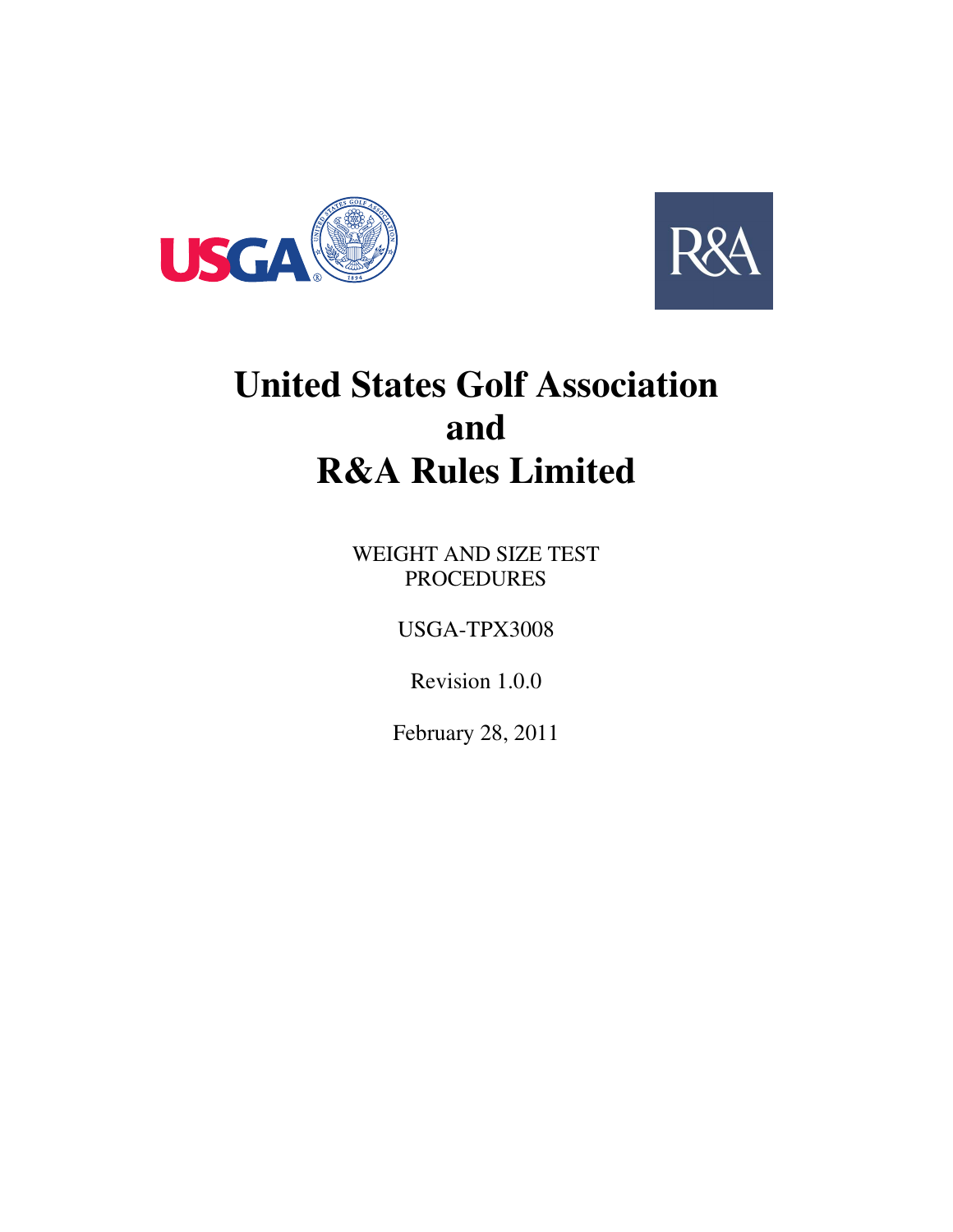## *Change Record*

| Page           | <b>Section</b> | <b>Date</b> | <b>Details</b>                                                                               |
|----------------|----------------|-------------|----------------------------------------------------------------------------------------------|
| <b>NOTE</b>    |                | 2/28/2011   | The referenced changes have been made to reflect current and                                 |
|                |                |             | facilitate future changes made in testing practices to increase test                         |
|                |                |             | efficiency, as well as equipment and software upgrades. No changes                           |
|                |                |             | have been made in the criteria for conformance determination.                                |
| Title          |                | 2/28/2011   | Updated to include document number and revision date                                         |
| $2 - 5$        | Multiple       | 2/28/2011   | Updated to reflect change in ball weight screening thereby eliminating<br>use of the balance |
| $\overline{2}$ | 4.2            | 2/28/2011   | Changed reference from Conforming Ball booklet to List of<br><b>Conforming Golf Balls</b>    |
| 3              | 6.1            | 2/28/2011   | Updated to reflect change in marking lot number on balls 1 and 24<br>only                    |
|                |                |             |                                                                                              |
|                |                |             |                                                                                              |
|                |                |             |                                                                                              |
|                |                |             |                                                                                              |
|                |                |             |                                                                                              |
|                |                |             |                                                                                              |
|                |                |             |                                                                                              |
|                |                |             |                                                                                              |
|                |                |             |                                                                                              |
|                |                |             |                                                                                              |
|                |                |             |                                                                                              |
|                |                |             |                                                                                              |
|                |                |             |                                                                                              |
|                |                |             |                                                                                              |
|                |                |             |                                                                                              |
|                |                |             |                                                                                              |
|                |                |             |                                                                                              |
|                |                |             |                                                                                              |
|                |                |             |                                                                                              |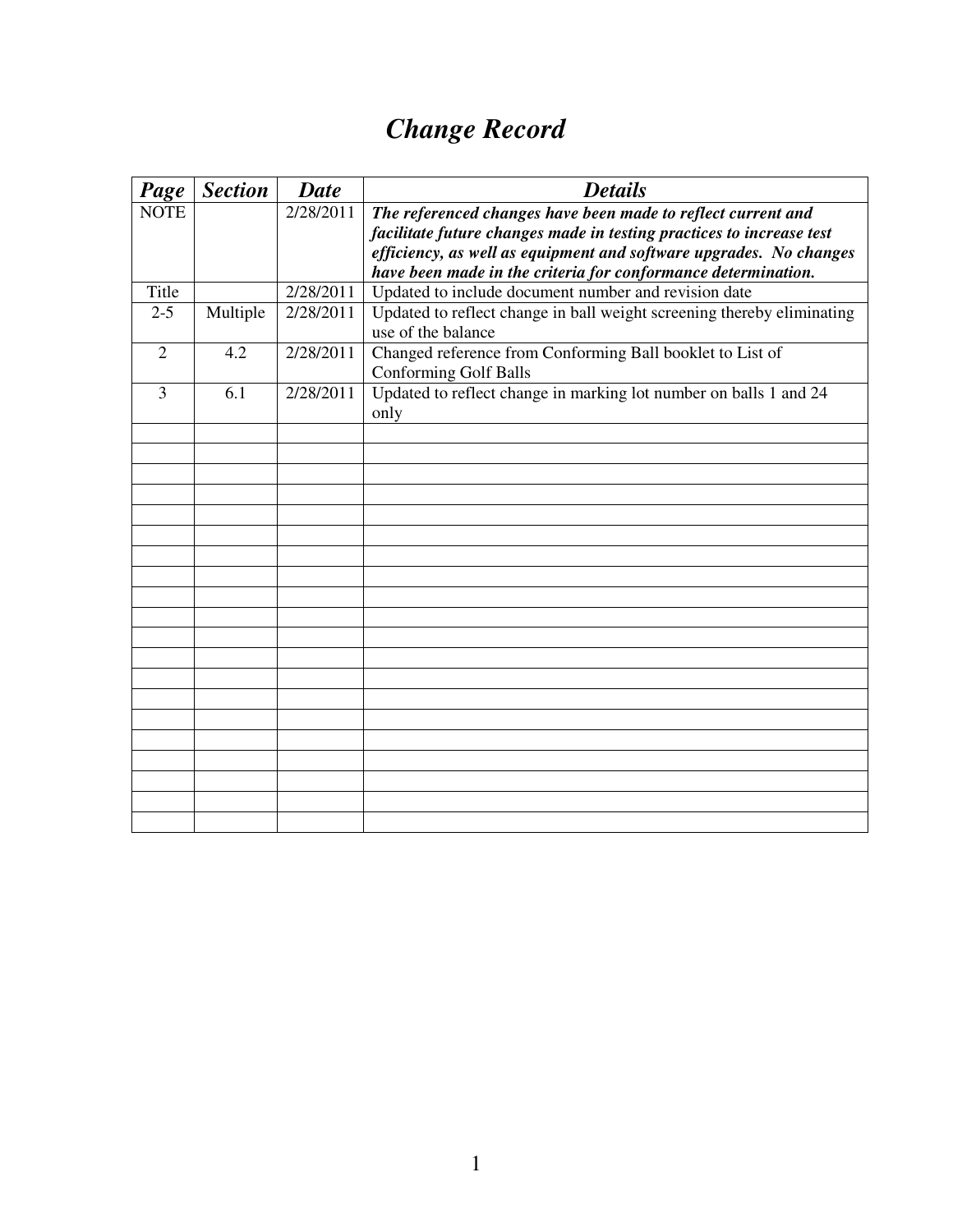### United States Golf Association and R&A Rules Limited

#### WEIGHT AND SIZE TEST PROCEDURES

#### **1. Scope**

- 1.1 This method covers the procedures for weight and size conformance for golf balls as administered by the United States Golf Association (USGA). The procedures are performed by utilizing a laboratory balance scale, an electronic scale, an insulated ring gauge, a specially designed ball track, and a hierarchy of statistically designed tests.
- 1.2 The results of the conformance test are used by the USGA and R&A Rules Limited (R&A) in determining conformity of the golf balls to the Rules of Golf.
- 1.3 The values stated in English units are to be regarded as standard. The values stated in SI units are for information only.

#### **2. Applicable Documents**

- 2.1 USGA documents: ·Rules of Golf ·Conforming Golf Balls booklet
- 2.2 R&A documents: ·Rules of Golf ·Conforming Golf Balls booklet

#### **3. Summary of Method**

- 3.1 The golf balls are tested for their weight by a using an electronic scale.
- 3.2 The golf balls are tested for their size by a combination of a screening test and a final test. The insulated ring gauge is used for the

screening test and the ring gauge and the ball track are used for the final test.

#### **4. Significance**

- 4.1 This method is used to determine the weight and size properties of golf balls. The data obtained from this method is used to ascertain the conformance of the golf balls to the size and weight standards as stated in the Rules of Golf (Appendix III).
- 4.2 If any combination of four or more balls, from the two dozen submitted, fails the tests for size, weight or initial velocity (Ref. USGA Initial Velocity Test Procedure USGA-TPX3007), then the submitted lot does not conform to the Rules of Golf.
- 4.3 Golf balls that conform to the weight, size, spherical symmetry, initial velocity, and overall distance standards are included in the List of Conforming Golf Balls, published by the USGA.

#### **5. Apparatus and Materials**

- *5.1 Ohaus Electronic Scale,* shown in Figure 1.
- 5.2 *Insulated ring gauge,* shown in Figure 3.
- *5.3 Ball Track,* shown in Figure 4.
- *5.4 Incubator,* shown in Figure 5.
- 5.5*Test Golf Balls,* submitted by manufacturers. A total sample of two dozen (24) golf balls are required for the conformance test.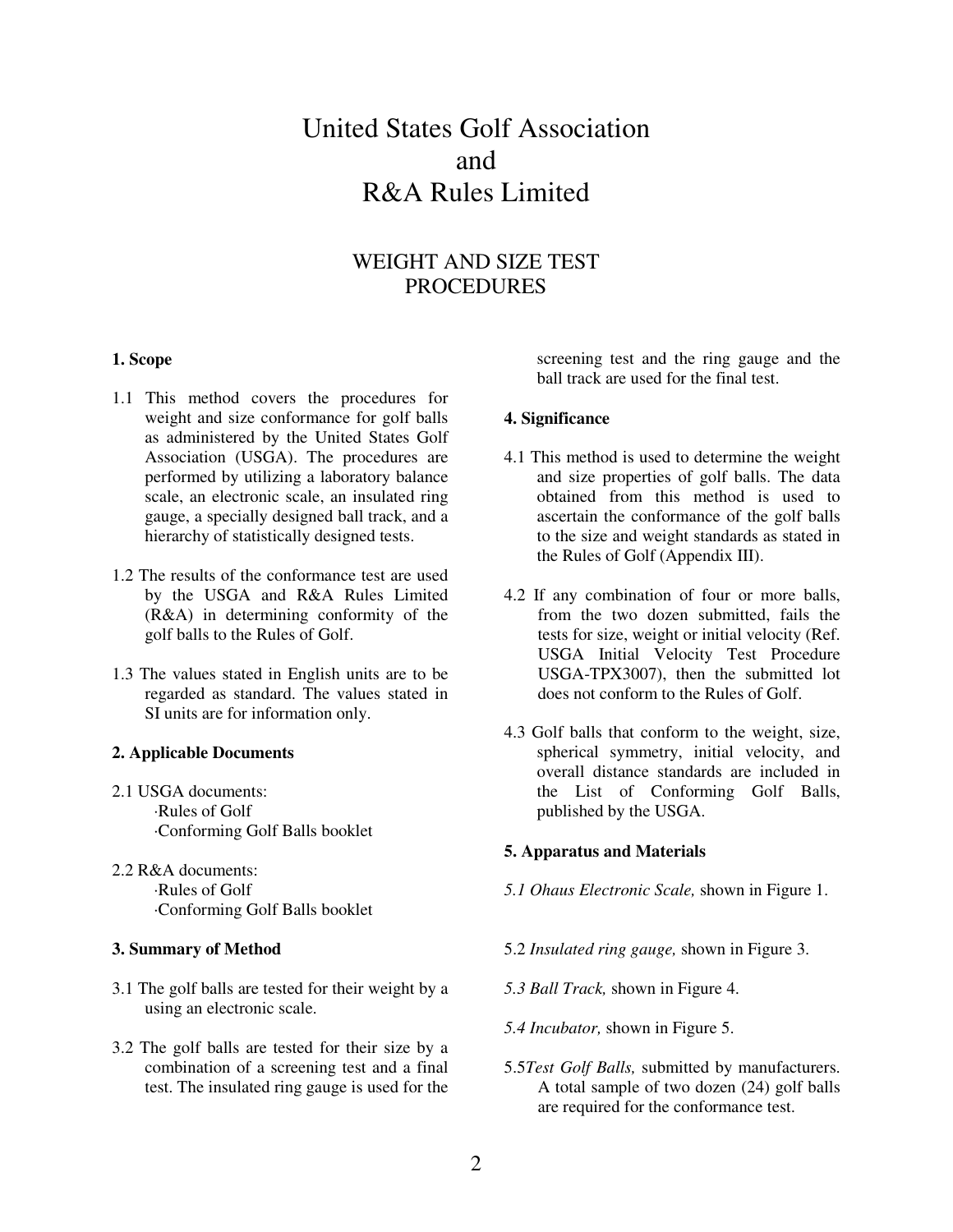#### **6. Preparation of Apparatus**

- 6.1 Prior to testing the balls should be separated into two individual boxes labeled Dozen 1 and Dozen 2. Verify that ball numbers 1 through 12 are contained in Dozen 1 and that ball numbers 13 through 24 are contained in Dozen 2
- 6.2 Ensure that the room temperature is kept at 75+2°F (23.9°C).
- 6.3 Verify that the incubator temperature has been set to  $75.0+1.0^{\circ}$  F  $(23.9^{\circ}$ C) and store the test golf balls in the incubator for at least 3 hours.
- 6.4 Ensure good mechanical operation of the test equipment and calibrate the Ohaus scale.

#### **7. Procedure for Measurement of Ball Size**

- 7.1 Remove the test golf balls from the incubator and select one ball to be tested.
- 7.2 Hold the ring gauge in a horizontal position and place the selected ball in the ring gauge. Observe if the ball passes through the ring gauge with no external forces applied. Rotate the ball to several different orientations and repeat. If the ball passes through the gauge, then perform Sections 7.3 and 7.4. If the ball does not pass through the gauge, then proceed to Section 8.0.
- 7.3 Place the ring gauge over position #1 of the ball track. Place the ball on the gauge and

attempt to pass the ball through by holding the outside of the ring gauge and lifting it upward. Roll the ball with the ring gauge out of contact with the ball to position #2 and again lift the ring gauge. Repeat this for positions #3-#10.

- 7.4 Repeat Section 7.3 ten times with the same ball. Record the number of times the ball passes through the ring gauge.
- 7.5 If a particular ball falls through the ring gauge more than 25% of the time when tested on the ball track, then that particular ball fails the size test.

#### **8. Procedure for Measurement of Ball Weight**

- 8.1 Place the ball on the Ohaus electronic scale and record the weight.
- 8.2 Select another ball from the lot and repeat Section 8.1 until all the balls have been tested.
- 8.3 If a particular ball weighs more than 1.620 ounces avoirdupois (45.93 g) when weighed on the Ohaus electronic scale then that particular ball fails the weight test.

Note: If the total number of balls in the two dozens that fail either the initial velocity test, weight test or the size test is less than or equal to three then the lot conforms to the Rules of Golf. Otherwise, the lot does not conform.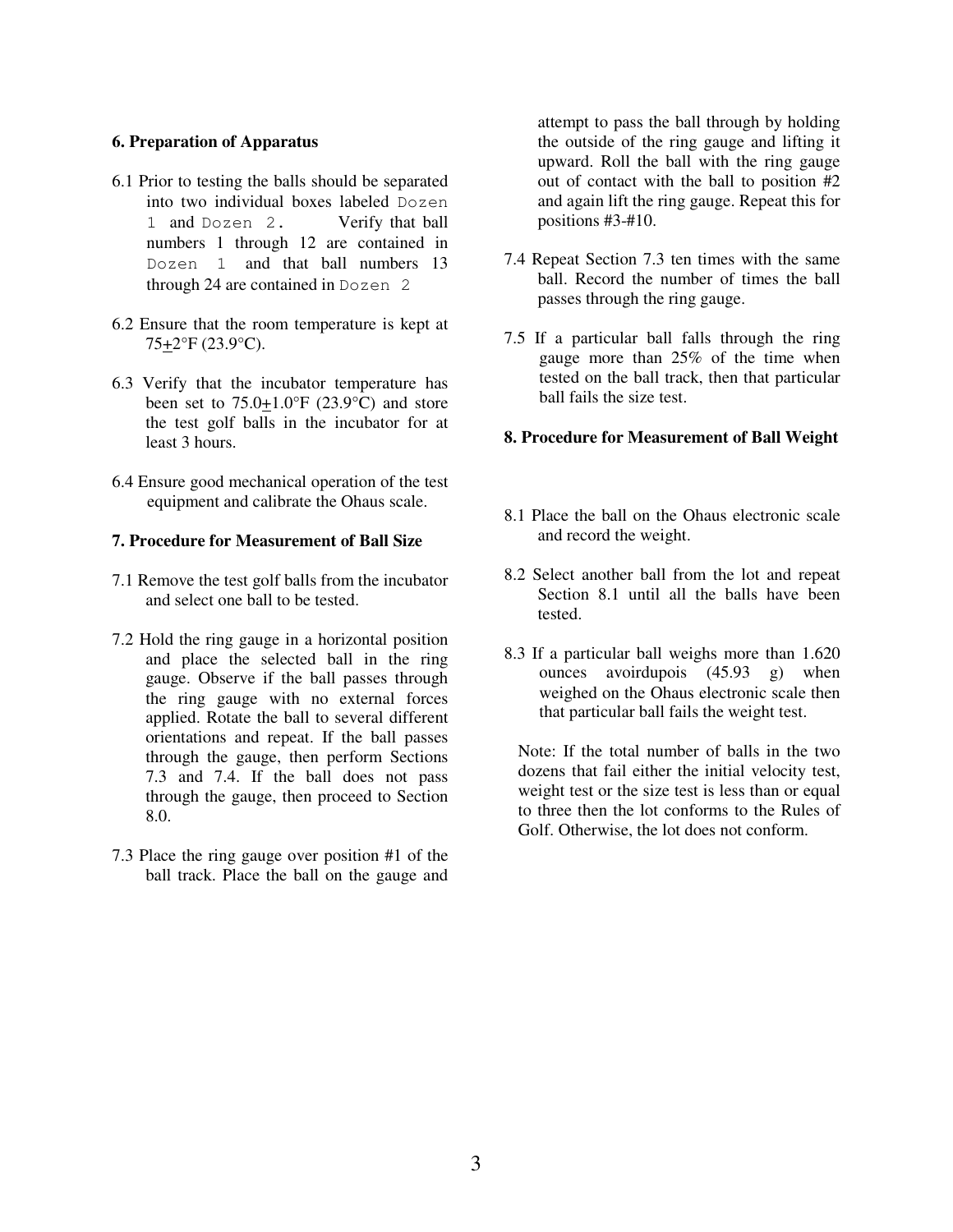

**FIGURE 1 - Ohaus Electronic Scale**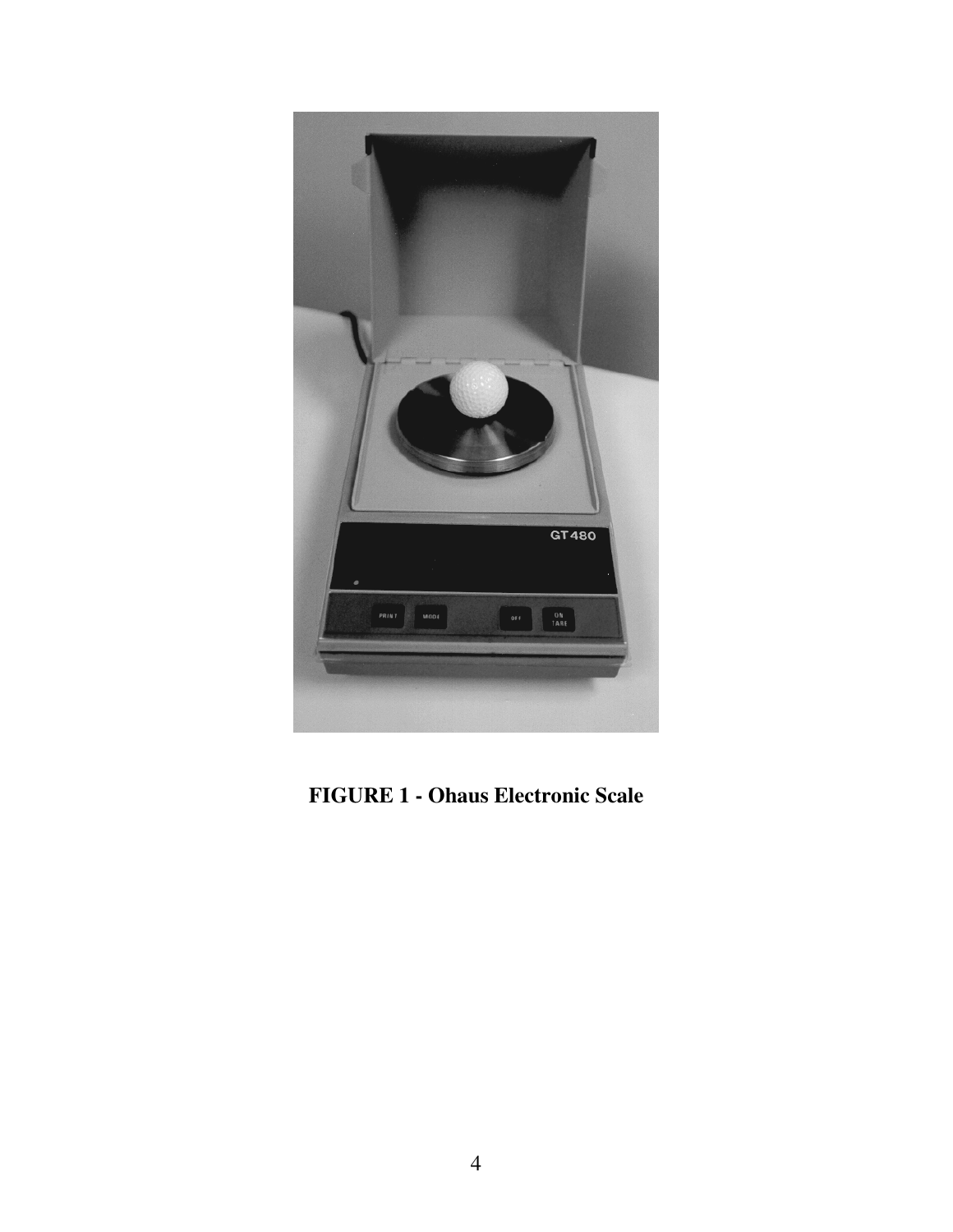

**FIGURE 2 - Insulated Ring Gauge**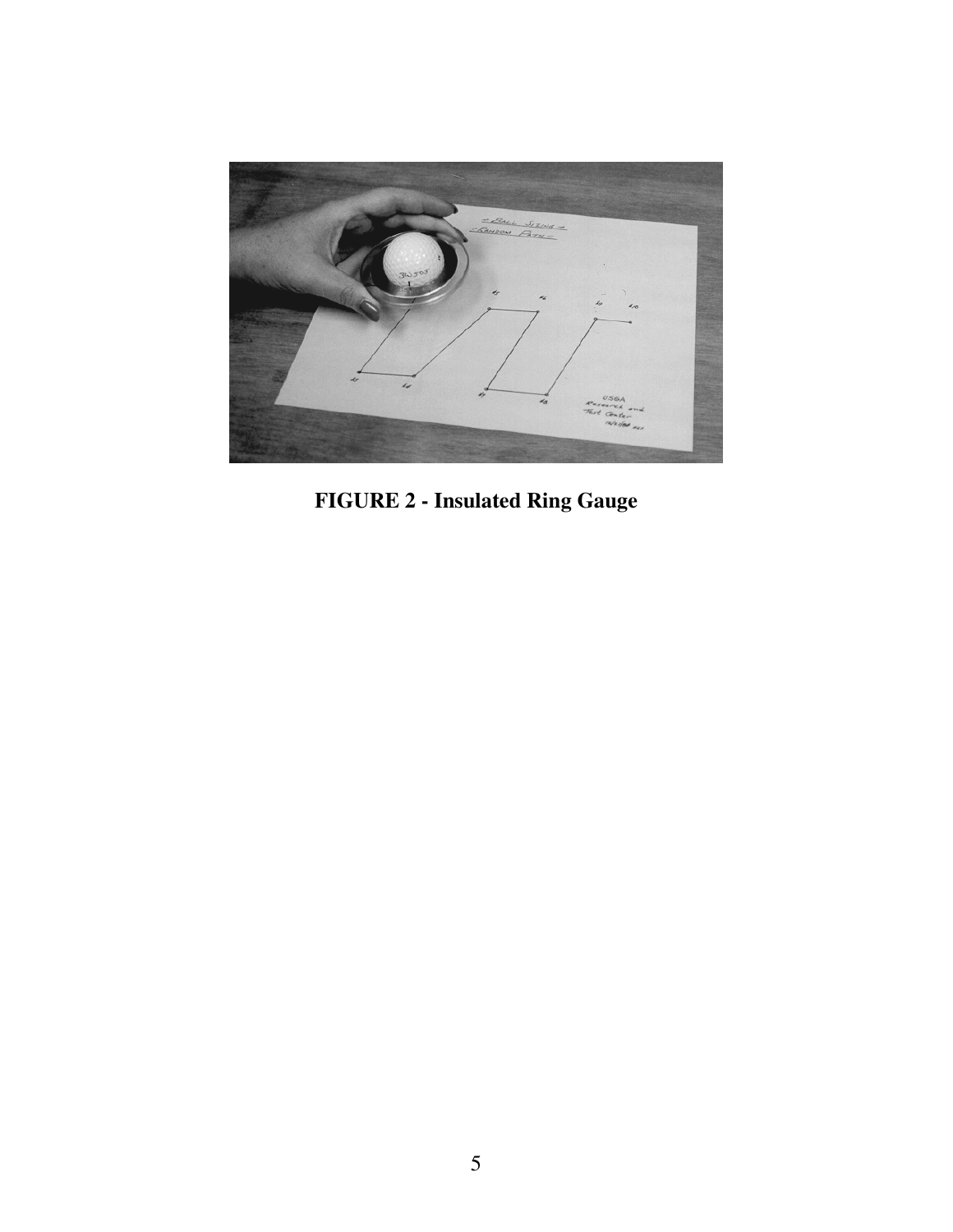